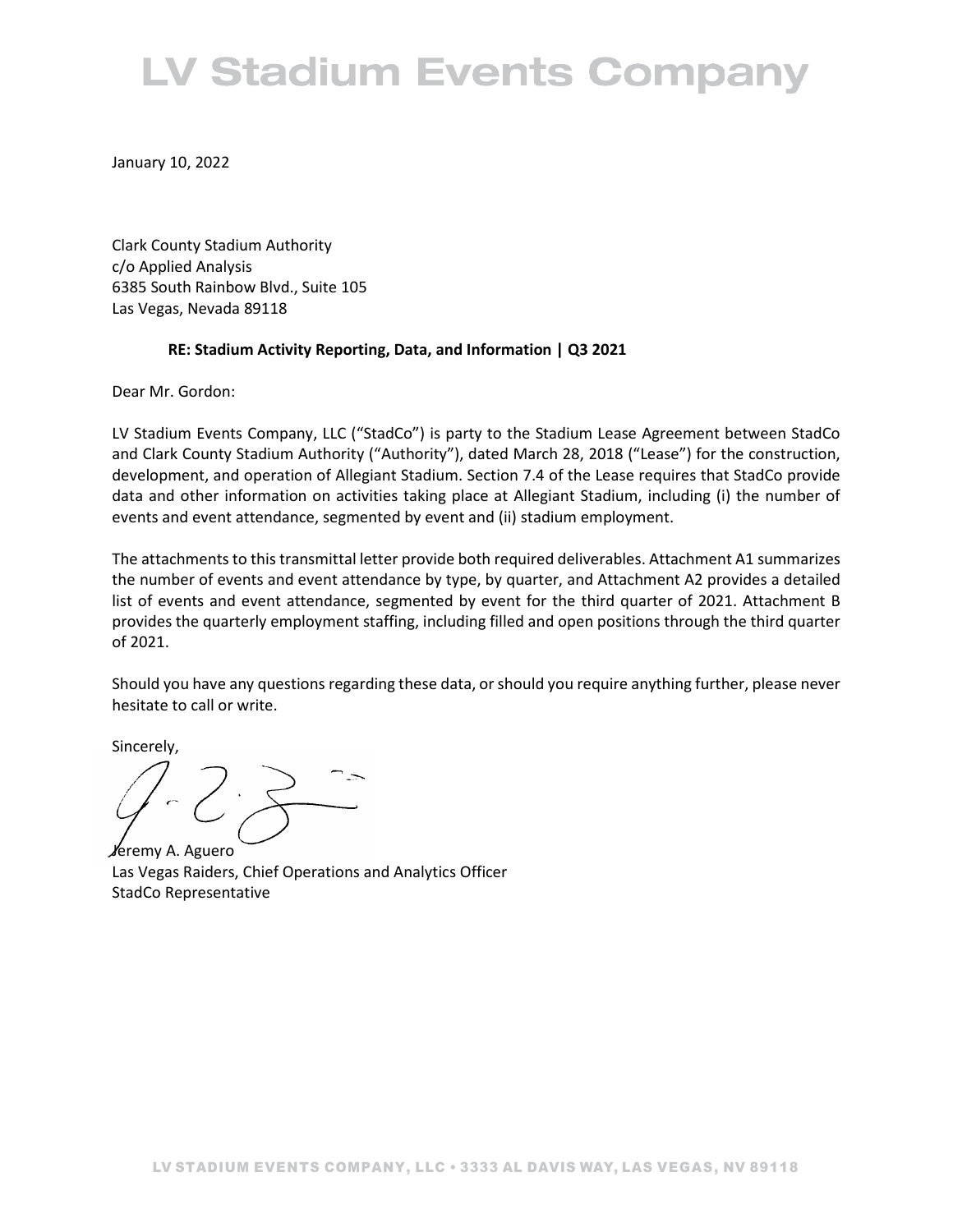#### Attachment A1

## LV Stadium Event Company, LLC `

Events at Allegiant Stadium | Event Summary

|               | <b>Number of Events</b>  |                          |         |                          | <b>Event Attendance</b> |       |              |                          |                  |                          |                          |         |       |              |
|---------------|--------------------------|--------------------------|---------|--------------------------|-------------------------|-------|--------------|--------------------------|------------------|--------------------------|--------------------------|---------|-------|--------------|
|               | Other                    |                          |         |                          |                         | Other |              |                          |                  |                          |                          |         |       |              |
|               |                          |                          |         | <b>Ticketed</b>          | Private                 | Other |              |                          |                  |                          | <b>Ticketed</b>          | Private | Other |              |
| Period        | <b>NFL Game</b>          | <b>UNLV Game</b>         | Concert | Event                    | Event                   | Event | <b>Total</b> | <b>NFL Game</b>          | <b>UNLV Game</b> | Concert                  | Event                    | Event   | Event | <b>Total</b> |
| Q3 2021       |                          |                          |         | 4                        | 24                      |       | 41           | 157,101                  | 40,819           | 130,000                  | 161,014                  | 20,762  | 870   | 510,566      |
| Q2 2021       | $\overline{\phantom{a}}$ | $\overline{\phantom{a}}$ |         | $\overline{\phantom{a}}$ | 15                      | 15    | 30           | $\overline{\phantom{a}}$ |                  | $\overline{\phantom{a}}$ | $\overline{\phantom{a}}$ | 4,522   | 4,345 | 8,867        |
| Q1 2021       | -                        |                          |         | $\overline{\phantom{a}}$ | 4                       |       |              | $\overline{\phantom{0}}$ | -                | $\overline{\phantom{a}}$ | $\overline{\phantom{a}}$ | 480     | 40    | 520          |
| <b>Totals</b> |                          |                          |         | 4                        | 43                      | 21    | 76           | 157,101                  | 40,819           | 130,000                  | 161,014                  | 25,764  | 5,255 | 519,953      |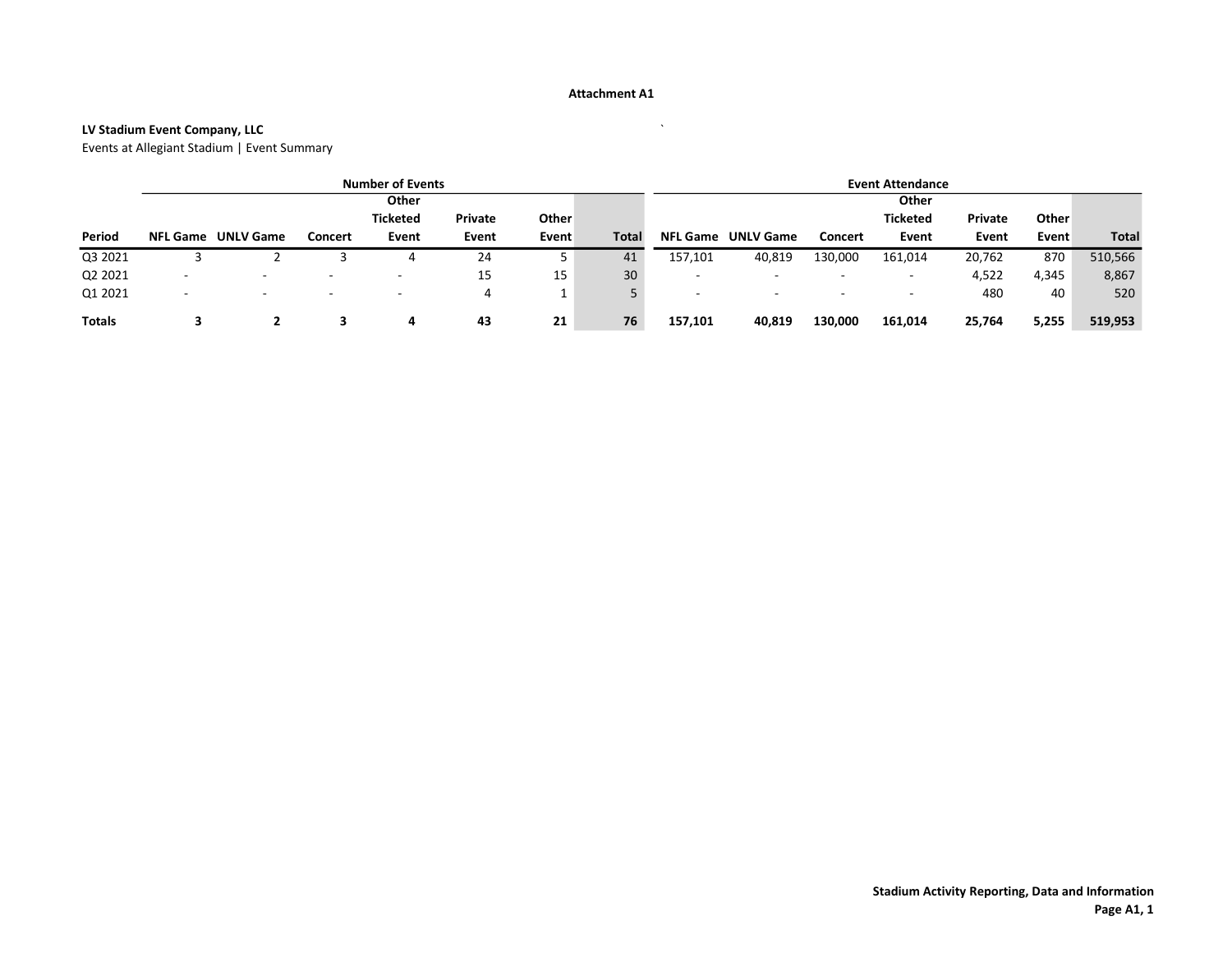#### Attachment A2

## LV Stadium Event Company, LLC

Events at Allegiant Stadium | Event Detail Q3 2021

| Illenium 2021<br>Q3 2021<br>7/3/2021<br>31,000<br>Concert<br>Garth Brooks 2021<br>Q3 2021<br>7/10/2021<br>63,000<br>Concert<br>Raiders Small Business Showcase<br><b>Other Event</b><br>Q3 2021<br>7/13/2021<br>80<br>200<br><b>Raiders Suite Tasting Event</b><br><b>Private Event</b><br>Q3 2021<br>7/15/2021<br>Q3 2021<br>7/16/2021<br>225<br><b>NFL Flag Summit</b><br>Other Event<br>Q3 2021<br>7/20/2021<br>100<br><b>Private Reception</b><br><b>Private Event</b><br>Q3 2021<br>7/29/2021<br>150<br><b>SEMA Volunteer Event</b><br><b>Private Event</b><br><b>CONCACAF Gala</b><br>Q3 2021<br>7/31/2021<br>250<br><b>Private Event</b><br>CONCACAF Gold Cup Final 2021<br>Q3 2021<br>55,000<br><b>Other Ticketed Event</b><br>8/1/2021<br>Raiders Alumni Kick-Off Celebration<br><b>Private Event</b><br>Q3 2021<br>8/3/2021<br>340<br>Q3 2021<br>8/5/2021<br>200<br><b>Private Event</b><br><b>Private Event</b><br>Q3 2021<br>8/5/2021<br>30<br><b>Private Event</b><br><b>Private Event</b><br>8/6/2021<br>100<br><b>Private Event</b><br><b>Private Event</b><br>Q3 2021<br>8/8/2021<br>300<br><b>Private Event</b><br><b>Private Event</b><br>Q3 2021<br><b>Private Event</b><br>Q3 2021<br>8/8/2021<br>13,052<br><b>Raiders Training Camp</b><br>Q3 2021<br>8/10/2021<br>1,000<br><b>Private Event</b><br><b>Private Event</b><br>Q3 2021<br>8/10/2021<br>115<br><b>Private Event</b><br><b>Private Event</b><br>75<br><b>Private Chalk Talk</b><br>Q3 2021<br>8/11/2021<br><b>Private Event</b><br>Raiders Vs. Seahawks<br><b>NFL Game</b><br>Q3 2021<br>8/14/2021<br>50,000<br>8/15/2021<br><b>Private Event</b><br><b>Private Event</b><br>Q3 2021<br>1,100<br>WWE Summer Slam 2021<br>8/21/2021<br>40,000<br><b>Other Ticketed Event</b><br>Q3 2021<br><b>Private Event</b><br><b>Private Event</b><br>Q3 2021<br>8/24/2021<br>75<br>8/27/2021<br>36,000<br>Guns N Roses 2021<br>Concert<br>Q3 2021<br>Q3 2021<br>9/1/2021<br>1,000<br><b>Private Reception</b><br><b>Private Event</b><br><b>UNLV Game</b><br>Q3 2021<br>9/2/2021<br>15,364<br>UNLV Vs. Eastern Washington<br>Q3 2021<br>9/3/2021<br>1,900<br><b>Private Event</b><br><b>Private Event</b><br>LV Kickoff - BYU Vs Arizona<br><b>Other Ticketed Event</b><br>Q3 2021<br>9/4/2021<br>50,000<br>9/5/2021<br>Coors Light Fantasy Draft<br><b>Private Event</b><br>Q3 2021<br>150<br>9/9/2021<br>275<br><b>Private Event</b><br><b>Private Event</b><br>Q3 2021<br>57,000<br>Raiders Vs. Ravens<br><b>NFL Game</b><br>Q3 2021<br>9/13/2021<br><b>Private Event</b><br>Q3 2021<br>9/15/2021<br><b>Private Event</b><br>35 | Event               | <b>Event Type</b> | <b>Quarter and Year</b> | <b>Event Date</b> | <b>Event Attendance</b> |
|---------------------------------------------------------------------------------------------------------------------------------------------------------------------------------------------------------------------------------------------------------------------------------------------------------------------------------------------------------------------------------------------------------------------------------------------------------------------------------------------------------------------------------------------------------------------------------------------------------------------------------------------------------------------------------------------------------------------------------------------------------------------------------------------------------------------------------------------------------------------------------------------------------------------------------------------------------------------------------------------------------------------------------------------------------------------------------------------------------------------------------------------------------------------------------------------------------------------------------------------------------------------------------------------------------------------------------------------------------------------------------------------------------------------------------------------------------------------------------------------------------------------------------------------------------------------------------------------------------------------------------------------------------------------------------------------------------------------------------------------------------------------------------------------------------------------------------------------------------------------------------------------------------------------------------------------------------------------------------------------------------------------------------------------------------------------------------------------------------------------------------------------------------------------------------------------------------------------------------------------------------------------------------------------------------------------------------------------------------------------------------------------------------------------------------------------------------------------------------------------------------------------------------------------------------------------------------------------------------|---------------------|-------------------|-------------------------|-------------------|-------------------------|
|                                                                                                                                                                                                                                                                                                                                                                                                                                                                                                                                                                                                                                                                                                                                                                                                                                                                                                                                                                                                                                                                                                                                                                                                                                                                                                                                                                                                                                                                                                                                                                                                                                                                                                                                                                                                                                                                                                                                                                                                                                                                                                                                                                                                                                                                                                                                                                                                                                                                                                                                                                                                         |                     |                   |                         |                   |                         |
|                                                                                                                                                                                                                                                                                                                                                                                                                                                                                                                                                                                                                                                                                                                                                                                                                                                                                                                                                                                                                                                                                                                                                                                                                                                                                                                                                                                                                                                                                                                                                                                                                                                                                                                                                                                                                                                                                                                                                                                                                                                                                                                                                                                                                                                                                                                                                                                                                                                                                                                                                                                                         |                     |                   |                         |                   |                         |
|                                                                                                                                                                                                                                                                                                                                                                                                                                                                                                                                                                                                                                                                                                                                                                                                                                                                                                                                                                                                                                                                                                                                                                                                                                                                                                                                                                                                                                                                                                                                                                                                                                                                                                                                                                                                                                                                                                                                                                                                                                                                                                                                                                                                                                                                                                                                                                                                                                                                                                                                                                                                         |                     |                   |                         |                   |                         |
|                                                                                                                                                                                                                                                                                                                                                                                                                                                                                                                                                                                                                                                                                                                                                                                                                                                                                                                                                                                                                                                                                                                                                                                                                                                                                                                                                                                                                                                                                                                                                                                                                                                                                                                                                                                                                                                                                                                                                                                                                                                                                                                                                                                                                                                                                                                                                                                                                                                                                                                                                                                                         |                     |                   |                         |                   |                         |
|                                                                                                                                                                                                                                                                                                                                                                                                                                                                                                                                                                                                                                                                                                                                                                                                                                                                                                                                                                                                                                                                                                                                                                                                                                                                                                                                                                                                                                                                                                                                                                                                                                                                                                                                                                                                                                                                                                                                                                                                                                                                                                                                                                                                                                                                                                                                                                                                                                                                                                                                                                                                         |                     |                   |                         |                   |                         |
|                                                                                                                                                                                                                                                                                                                                                                                                                                                                                                                                                                                                                                                                                                                                                                                                                                                                                                                                                                                                                                                                                                                                                                                                                                                                                                                                                                                                                                                                                                                                                                                                                                                                                                                                                                                                                                                                                                                                                                                                                                                                                                                                                                                                                                                                                                                                                                                                                                                                                                                                                                                                         |                     |                   |                         |                   |                         |
|                                                                                                                                                                                                                                                                                                                                                                                                                                                                                                                                                                                                                                                                                                                                                                                                                                                                                                                                                                                                                                                                                                                                                                                                                                                                                                                                                                                                                                                                                                                                                                                                                                                                                                                                                                                                                                                                                                                                                                                                                                                                                                                                                                                                                                                                                                                                                                                                                                                                                                                                                                                                         |                     |                   |                         |                   |                         |
|                                                                                                                                                                                                                                                                                                                                                                                                                                                                                                                                                                                                                                                                                                                                                                                                                                                                                                                                                                                                                                                                                                                                                                                                                                                                                                                                                                                                                                                                                                                                                                                                                                                                                                                                                                                                                                                                                                                                                                                                                                                                                                                                                                                                                                                                                                                                                                                                                                                                                                                                                                                                         |                     |                   |                         |                   |                         |
|                                                                                                                                                                                                                                                                                                                                                                                                                                                                                                                                                                                                                                                                                                                                                                                                                                                                                                                                                                                                                                                                                                                                                                                                                                                                                                                                                                                                                                                                                                                                                                                                                                                                                                                                                                                                                                                                                                                                                                                                                                                                                                                                                                                                                                                                                                                                                                                                                                                                                                                                                                                                         |                     |                   |                         |                   |                         |
|                                                                                                                                                                                                                                                                                                                                                                                                                                                                                                                                                                                                                                                                                                                                                                                                                                                                                                                                                                                                                                                                                                                                                                                                                                                                                                                                                                                                                                                                                                                                                                                                                                                                                                                                                                                                                                                                                                                                                                                                                                                                                                                                                                                                                                                                                                                                                                                                                                                                                                                                                                                                         |                     |                   |                         |                   |                         |
|                                                                                                                                                                                                                                                                                                                                                                                                                                                                                                                                                                                                                                                                                                                                                                                                                                                                                                                                                                                                                                                                                                                                                                                                                                                                                                                                                                                                                                                                                                                                                                                                                                                                                                                                                                                                                                                                                                                                                                                                                                                                                                                                                                                                                                                                                                                                                                                                                                                                                                                                                                                                         |                     |                   |                         |                   |                         |
|                                                                                                                                                                                                                                                                                                                                                                                                                                                                                                                                                                                                                                                                                                                                                                                                                                                                                                                                                                                                                                                                                                                                                                                                                                                                                                                                                                                                                                                                                                                                                                                                                                                                                                                                                                                                                                                                                                                                                                                                                                                                                                                                                                                                                                                                                                                                                                                                                                                                                                                                                                                                         |                     |                   |                         |                   |                         |
|                                                                                                                                                                                                                                                                                                                                                                                                                                                                                                                                                                                                                                                                                                                                                                                                                                                                                                                                                                                                                                                                                                                                                                                                                                                                                                                                                                                                                                                                                                                                                                                                                                                                                                                                                                                                                                                                                                                                                                                                                                                                                                                                                                                                                                                                                                                                                                                                                                                                                                                                                                                                         |                     |                   |                         |                   |                         |
|                                                                                                                                                                                                                                                                                                                                                                                                                                                                                                                                                                                                                                                                                                                                                                                                                                                                                                                                                                                                                                                                                                                                                                                                                                                                                                                                                                                                                                                                                                                                                                                                                                                                                                                                                                                                                                                                                                                                                                                                                                                                                                                                                                                                                                                                                                                                                                                                                                                                                                                                                                                                         |                     |                   |                         |                   |                         |
|                                                                                                                                                                                                                                                                                                                                                                                                                                                                                                                                                                                                                                                                                                                                                                                                                                                                                                                                                                                                                                                                                                                                                                                                                                                                                                                                                                                                                                                                                                                                                                                                                                                                                                                                                                                                                                                                                                                                                                                                                                                                                                                                                                                                                                                                                                                                                                                                                                                                                                                                                                                                         |                     |                   |                         |                   |                         |
|                                                                                                                                                                                                                                                                                                                                                                                                                                                                                                                                                                                                                                                                                                                                                                                                                                                                                                                                                                                                                                                                                                                                                                                                                                                                                                                                                                                                                                                                                                                                                                                                                                                                                                                                                                                                                                                                                                                                                                                                                                                                                                                                                                                                                                                                                                                                                                                                                                                                                                                                                                                                         |                     |                   |                         |                   |                         |
|                                                                                                                                                                                                                                                                                                                                                                                                                                                                                                                                                                                                                                                                                                                                                                                                                                                                                                                                                                                                                                                                                                                                                                                                                                                                                                                                                                                                                                                                                                                                                                                                                                                                                                                                                                                                                                                                                                                                                                                                                                                                                                                                                                                                                                                                                                                                                                                                                                                                                                                                                                                                         |                     |                   |                         |                   |                         |
|                                                                                                                                                                                                                                                                                                                                                                                                                                                                                                                                                                                                                                                                                                                                                                                                                                                                                                                                                                                                                                                                                                                                                                                                                                                                                                                                                                                                                                                                                                                                                                                                                                                                                                                                                                                                                                                                                                                                                                                                                                                                                                                                                                                                                                                                                                                                                                                                                                                                                                                                                                                                         |                     |                   |                         |                   |                         |
|                                                                                                                                                                                                                                                                                                                                                                                                                                                                                                                                                                                                                                                                                                                                                                                                                                                                                                                                                                                                                                                                                                                                                                                                                                                                                                                                                                                                                                                                                                                                                                                                                                                                                                                                                                                                                                                                                                                                                                                                                                                                                                                                                                                                                                                                                                                                                                                                                                                                                                                                                                                                         |                     |                   |                         |                   |                         |
|                                                                                                                                                                                                                                                                                                                                                                                                                                                                                                                                                                                                                                                                                                                                                                                                                                                                                                                                                                                                                                                                                                                                                                                                                                                                                                                                                                                                                                                                                                                                                                                                                                                                                                                                                                                                                                                                                                                                                                                                                                                                                                                                                                                                                                                                                                                                                                                                                                                                                                                                                                                                         |                     |                   |                         |                   |                         |
|                                                                                                                                                                                                                                                                                                                                                                                                                                                                                                                                                                                                                                                                                                                                                                                                                                                                                                                                                                                                                                                                                                                                                                                                                                                                                                                                                                                                                                                                                                                                                                                                                                                                                                                                                                                                                                                                                                                                                                                                                                                                                                                                                                                                                                                                                                                                                                                                                                                                                                                                                                                                         |                     |                   |                         |                   |                         |
|                                                                                                                                                                                                                                                                                                                                                                                                                                                                                                                                                                                                                                                                                                                                                                                                                                                                                                                                                                                                                                                                                                                                                                                                                                                                                                                                                                                                                                                                                                                                                                                                                                                                                                                                                                                                                                                                                                                                                                                                                                                                                                                                                                                                                                                                                                                                                                                                                                                                                                                                                                                                         |                     |                   |                         |                   |                         |
|                                                                                                                                                                                                                                                                                                                                                                                                                                                                                                                                                                                                                                                                                                                                                                                                                                                                                                                                                                                                                                                                                                                                                                                                                                                                                                                                                                                                                                                                                                                                                                                                                                                                                                                                                                                                                                                                                                                                                                                                                                                                                                                                                                                                                                                                                                                                                                                                                                                                                                                                                                                                         |                     |                   |                         |                   |                         |
|                                                                                                                                                                                                                                                                                                                                                                                                                                                                                                                                                                                                                                                                                                                                                                                                                                                                                                                                                                                                                                                                                                                                                                                                                                                                                                                                                                                                                                                                                                                                                                                                                                                                                                                                                                                                                                                                                                                                                                                                                                                                                                                                                                                                                                                                                                                                                                                                                                                                                                                                                                                                         |                     |                   |                         |                   |                         |
|                                                                                                                                                                                                                                                                                                                                                                                                                                                                                                                                                                                                                                                                                                                                                                                                                                                                                                                                                                                                                                                                                                                                                                                                                                                                                                                                                                                                                                                                                                                                                                                                                                                                                                                                                                                                                                                                                                                                                                                                                                                                                                                                                                                                                                                                                                                                                                                                                                                                                                                                                                                                         |                     |                   |                         |                   |                         |
|                                                                                                                                                                                                                                                                                                                                                                                                                                                                                                                                                                                                                                                                                                                                                                                                                                                                                                                                                                                                                                                                                                                                                                                                                                                                                                                                                                                                                                                                                                                                                                                                                                                                                                                                                                                                                                                                                                                                                                                                                                                                                                                                                                                                                                                                                                                                                                                                                                                                                                                                                                                                         |                     |                   |                         |                   |                         |
|                                                                                                                                                                                                                                                                                                                                                                                                                                                                                                                                                                                                                                                                                                                                                                                                                                                                                                                                                                                                                                                                                                                                                                                                                                                                                                                                                                                                                                                                                                                                                                                                                                                                                                                                                                                                                                                                                                                                                                                                                                                                                                                                                                                                                                                                                                                                                                                                                                                                                                                                                                                                         |                     |                   |                         |                   |                         |
|                                                                                                                                                                                                                                                                                                                                                                                                                                                                                                                                                                                                                                                                                                                                                                                                                                                                                                                                                                                                                                                                                                                                                                                                                                                                                                                                                                                                                                                                                                                                                                                                                                                                                                                                                                                                                                                                                                                                                                                                                                                                                                                                                                                                                                                                                                                                                                                                                                                                                                                                                                                                         |                     |                   |                         |                   |                         |
|                                                                                                                                                                                                                                                                                                                                                                                                                                                                                                                                                                                                                                                                                                                                                                                                                                                                                                                                                                                                                                                                                                                                                                                                                                                                                                                                                                                                                                                                                                                                                                                                                                                                                                                                                                                                                                                                                                                                                                                                                                                                                                                                                                                                                                                                                                                                                                                                                                                                                                                                                                                                         |                     |                   |                         |                   |                         |
|                                                                                                                                                                                                                                                                                                                                                                                                                                                                                                                                                                                                                                                                                                                                                                                                                                                                                                                                                                                                                                                                                                                                                                                                                                                                                                                                                                                                                                                                                                                                                                                                                                                                                                                                                                                                                                                                                                                                                                                                                                                                                                                                                                                                                                                                                                                                                                                                                                                                                                                                                                                                         |                     |                   |                         |                   |                         |
|                                                                                                                                                                                                                                                                                                                                                                                                                                                                                                                                                                                                                                                                                                                                                                                                                                                                                                                                                                                                                                                                                                                                                                                                                                                                                                                                                                                                                                                                                                                                                                                                                                                                                                                                                                                                                                                                                                                                                                                                                                                                                                                                                                                                                                                                                                                                                                                                                                                                                                                                                                                                         |                     |                   |                         |                   |                         |
|                                                                                                                                                                                                                                                                                                                                                                                                                                                                                                                                                                                                                                                                                                                                                                                                                                                                                                                                                                                                                                                                                                                                                                                                                                                                                                                                                                                                                                                                                                                                                                                                                                                                                                                                                                                                                                                                                                                                                                                                                                                                                                                                                                                                                                                                                                                                                                                                                                                                                                                                                                                                         | UNLV Vs. Iowa State | <b>UNLV Game</b>  | Q3 2021                 | 9/18/2021         | 25,455                  |
| Other Event<br>Q3 2021<br>9/21/2021<br>500<br><b>Allegiant Stadium Hiring Fairs</b>                                                                                                                                                                                                                                                                                                                                                                                                                                                                                                                                                                                                                                                                                                                                                                                                                                                                                                                                                                                                                                                                                                                                                                                                                                                                                                                                                                                                                                                                                                                                                                                                                                                                                                                                                                                                                                                                                                                                                                                                                                                                                                                                                                                                                                                                                                                                                                                                                                                                                                                     |                     |                   |                         |                   |                         |
| Q3 2021<br>9/21/2021<br>15<br>Press Conference<br>Other Event                                                                                                                                                                                                                                                                                                                                                                                                                                                                                                                                                                                                                                                                                                                                                                                                                                                                                                                                                                                                                                                                                                                                                                                                                                                                                                                                                                                                                                                                                                                                                                                                                                                                                                                                                                                                                                                                                                                                                                                                                                                                                                                                                                                                                                                                                                                                                                                                                                                                                                                                           |                     |                   |                         |                   |                         |
| <b>Other Ticketed Event</b><br>Q3 2021<br>9/22/2021<br>16,014<br>Leagues Cup                                                                                                                                                                                                                                                                                                                                                                                                                                                                                                                                                                                                                                                                                                                                                                                                                                                                                                                                                                                                                                                                                                                                                                                                                                                                                                                                                                                                                                                                                                                                                                                                                                                                                                                                                                                                                                                                                                                                                                                                                                                                                                                                                                                                                                                                                                                                                                                                                                                                                                                            |                     |                   |                         |                   |                         |
| Raiders Hall Of Fame - (TF)<br>Q3 2021<br>9/24/2021<br>150<br><b>Private Event</b>                                                                                                                                                                                                                                                                                                                                                                                                                                                                                                                                                                                                                                                                                                                                                                                                                                                                                                                                                                                                                                                                                                                                                                                                                                                                                                                                                                                                                                                                                                                                                                                                                                                                                                                                                                                                                                                                                                                                                                                                                                                                                                                                                                                                                                                                                                                                                                                                                                                                                                                      |                     |                   |                         |                   |                         |
| Q3 2021<br>9/26/2021<br>50,101<br>Raiders Vs. Dolphins<br><b>NFL Game</b>                                                                                                                                                                                                                                                                                                                                                                                                                                                                                                                                                                                                                                                                                                                                                                                                                                                                                                                                                                                                                                                                                                                                                                                                                                                                                                                                                                                                                                                                                                                                                                                                                                                                                                                                                                                                                                                                                                                                                                                                                                                                                                                                                                                                                                                                                                                                                                                                                                                                                                                               |                     |                   |                         |                   |                         |
| 9/28/2021<br>75<br>Allegiant Air Reception<br><b>Private Event</b><br>Q3 2021                                                                                                                                                                                                                                                                                                                                                                                                                                                                                                                                                                                                                                                                                                                                                                                                                                                                                                                                                                                                                                                                                                                                                                                                                                                                                                                                                                                                                                                                                                                                                                                                                                                                                                                                                                                                                                                                                                                                                                                                                                                                                                                                                                                                                                                                                                                                                                                                                                                                                                                           |                     |                   |                         |                   |                         |
| Q3 2021<br>9/28/2021<br>50<br>LVCVA - Wynn Field Club Shoot<br>Other Event                                                                                                                                                                                                                                                                                                                                                                                                                                                                                                                                                                                                                                                                                                                                                                                                                                                                                                                                                                                                                                                                                                                                                                                                                                                                                                                                                                                                                                                                                                                                                                                                                                                                                                                                                                                                                                                                                                                                                                                                                                                                                                                                                                                                                                                                                                                                                                                                                                                                                                                              |                     |                   |                         |                   |                         |
| 9/28/2021<br>75<br><b>Private Event</b><br><b>Private Event</b><br>Q3 2021                                                                                                                                                                                                                                                                                                                                                                                                                                                                                                                                                                                                                                                                                                                                                                                                                                                                                                                                                                                                                                                                                                                                                                                                                                                                                                                                                                                                                                                                                                                                                                                                                                                                                                                                                                                                                                                                                                                                                                                                                                                                                                                                                                                                                                                                                                                                                                                                                                                                                                                              |                     |                   |                         |                   |                         |
| 9/29/2021<br>15<br>Private Luncheon (Community)<br><b>Private Event</b><br>Q3 2021                                                                                                                                                                                                                                                                                                                                                                                                                                                                                                                                                                                                                                                                                                                                                                                                                                                                                                                                                                                                                                                                                                                                                                                                                                                                                                                                                                                                                                                                                                                                                                                                                                                                                                                                                                                                                                                                                                                                                                                                                                                                                                                                                                                                                                                                                                                                                                                                                                                                                                                      |                     |                   |                         |                   |                         |

Total 510,566